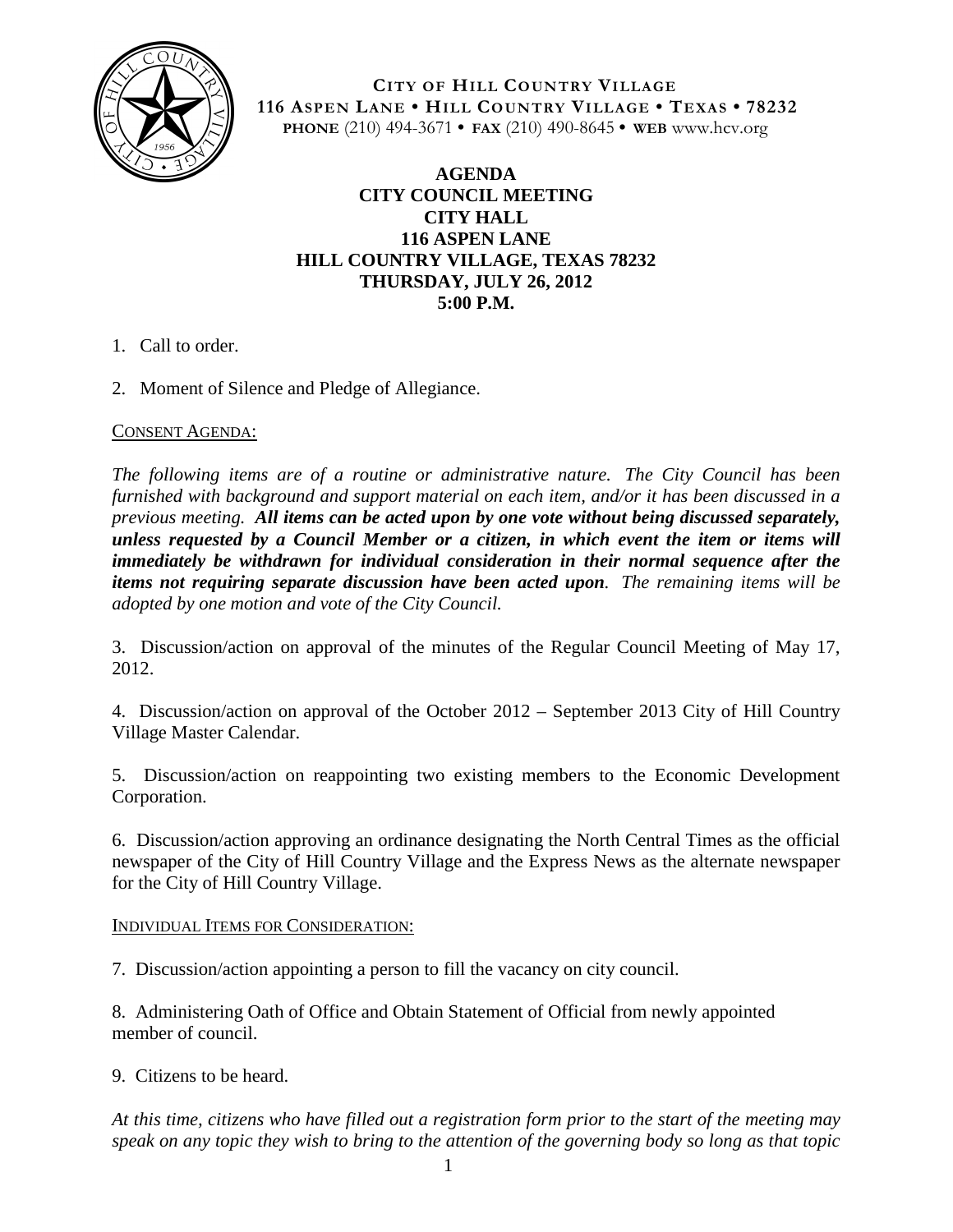*is not on the agenda for this meeting. Citizens may speak on specific agenda items when that item is called for discussion. During the Citizens to be Heard section no council action may take place and no council discussion or response is required to the speaker. A time limit of two minutes per speaker is permitted; the council may extend this time at their discretion.*

10. Discussion/action approving an Interlocal Agreement with the San Antonio Water System.

11. Discussion/action approving an ordinance for the placement of a stop sign for westbound traffic on Tomahawk Trail where it intersects with Pontiac Lane.

12. Discussion/action approving an ordinance approving the placement of traffic calming devices on Hidden View.

13. Discussion on dumpsters and a fence behind the Hill Country Plaza Shopping Center.

14. Discussion/action regarding the May 31, 2012 and June 30, 2012 financial statement.

15. A public hearing on FY 2012-2013 budget of the Hill Country Village Economic Development Corporation (EDC) and possible City Council action on such EDC budget.

16. A public hearing, discussion and action regarding City of Hill Country Village Fiscal Year 2012-2013 budget and tax rate.

17. Discussion/action approving an Interlocal Agreement for Law Enforcement Dispatch Services between the County of Bexar and the City of Hill Country Village.

18. Discussion/action approving a Memorandum of Understanding with a possible resolution to allow the police department the ability to be members of the Alamo Area Tactical Response Team.

19. Discussion/action approving a resolution transferring title and ownership from the City of Hill Country Village, Texas of a Vemeer BC 1000 XL chipper purchased with funds given to the Alamo Area Council of Governments (AAGOC) by the Texas Commission of Environmental Quality (TCEQ) under Grant # 03-18-G09 to the City of Somerset, Texas.

20. Discussion/action regarding awarding a contract for Bank Depository services.

21. Mayor's Report to Council.

22. Communications with the City Administrator/Chief of Police.

## 23. Adjourn.

*The Council reserves the right to discuss and appropriately act upon any item stated on this agenda in open session. The Council reserves the right to adjourn into executive session at any time during the course of this meeting to discuss any of the matters listed above, as authorized by Texas Government Code Sections 551.071 (Consultations with Attorney), 551.072 (Deliberations about Real Property), 551.073 (Deliberations about Gifts and Donations), 551.074 (Personnel Matters), 551.076 (Deliberations about Security Devices) and 551.086 (Economic Development). No action may be taken in Executive Session.*